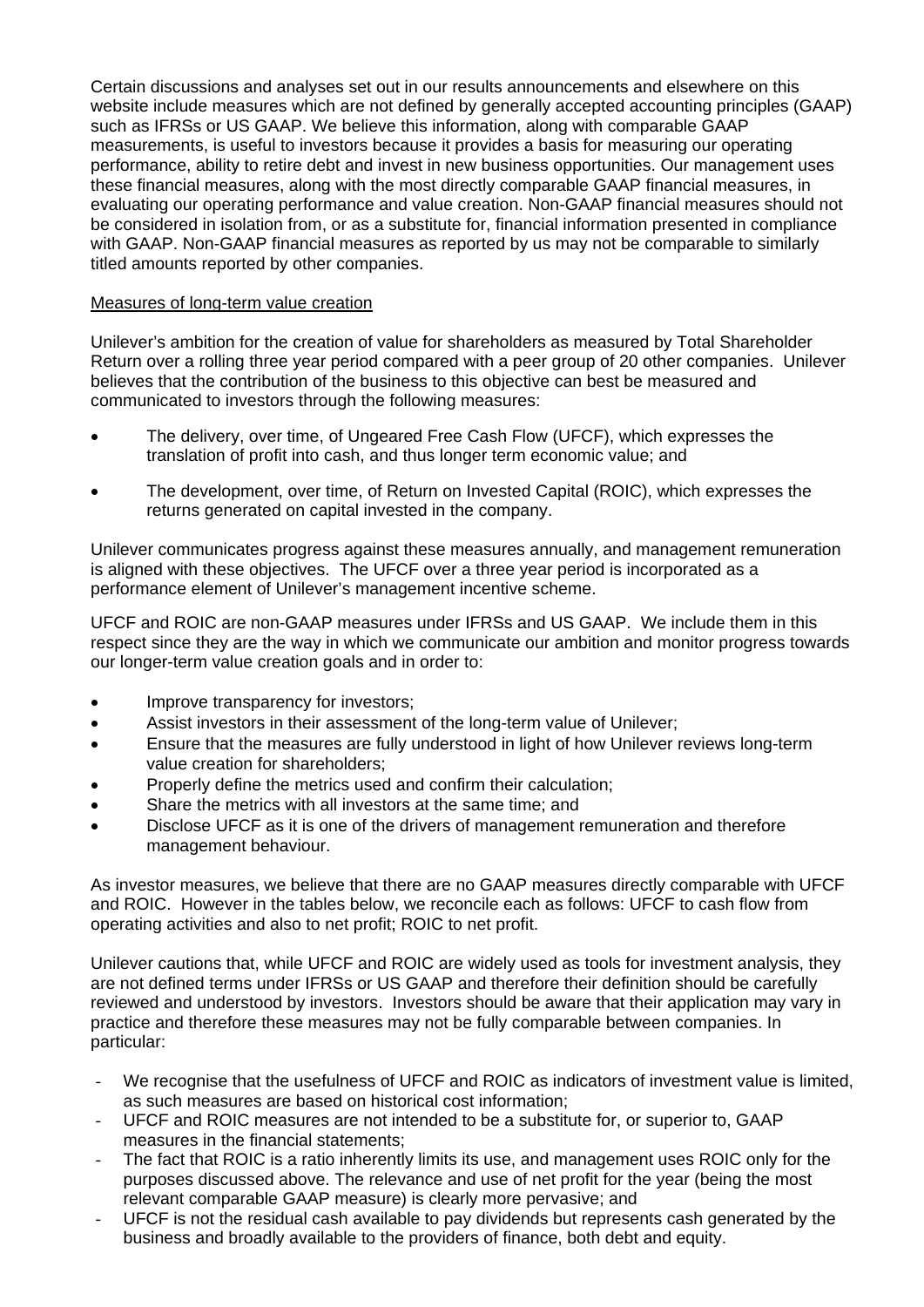## USG and Net debt

We use **underlying sales growth** (USG) to reflect changes in revenue at constant rates of exchange, excluding the effects of acquisitions and disposals. We believe this measure provides valuable additional information on the underlying performance of the business. In particular, it presents the organic growth of our business year on year and is used internally as a core measure of sales performance. We provide a reconciliation of USG to turnover growth in total and by segment in our results announcements.

We use **net debt** since we believe it is a measure which provides valuable additional information on the summary presentation of the Group's net financial liability exposure. It is a measure in relatively common use and is used internally to monitor and evaluate cash and debt levels. In our results announcements we give an analysis of the GAAP amounts we include in our calculation of net debt.

USG and net debt are non-GAAP measures under IFRS and US-GAAP.

## Ungeared free cash flow

UFCF expresses the generation of profit by the business and how this is translated into cash, and thus economic value. It is therefore not used as a liquidity measure within Unilever. The movement in UFCF is used by Unilever to measure progress against our longer-term value creation goals as outlined to investors.

UFCF is cash flow from group operating activities, less capital expenditure less charges to operating profit for share-based compensation and pensions, and less tax (adjusted to reflect an ungeared position and the impact on profit on sales of Frozen Foods business), but before the financing of pensions.

|                                                                        | $\epsilon$ million | $\epsilon$ million |
|------------------------------------------------------------------------|--------------------|--------------------|
|                                                                        | 2006               | 2005               |
| Net profit                                                             | 5,015              | 3,975              |
| Taxation                                                               | 1,332              | 1,301              |
| Share of net profit of joint ventures/associates and other income from |                    |                    |
| non-current investments                                                | (145)              | (55)               |
| Net finance costs                                                      | 725                | 618                |
| Depreciation, amortisation & impairment                                | 982                | 1,274              |
| Changes in working capital                                             | 87                 | 193                |
| Pension charges in operating profit less payments                      | (1,038)            | (532)              |
| Movements in provisions less payments                                  | 107                | (230)              |
| Elimination of profits on disposals                                    | (1,620)            | (789)              |
| Non-cash charge for share-based compensation                           | 120                | 192                |
| Other adjustments                                                      | 9                  | (23)               |
| Cash flow from operating activities                                    | 5,574              | 5,924              |
| Less charge for share-based compensation                               | (120)              | (192)              |
| Add back pension payments less pension charges in operating profit     | 1,038              | 532                |
| Less net capital expenditure                                           | (934)              | (813)              |
| Less tax charge adjusted to reflect an ungeared position               | (1, 336)           | (1, 440)           |
| Taxation on profit                                                     | (1, 332)           | (1,301)            |
| Taxation on profit on sales of Frozen Foods business                   | 159                |                    |
| Tax relief on net finance costs                                        | (163)              | (139)              |
| Ungeared free cash flow                                                | 4,222              | 4,011              |

The reconciliation of UFCF to the GAAP measures net profit and cash flow from operating activities is as follows:

The tax charge used in determining UFCF can be either the income statement tax charge or the actual cash taxes paid. Our consistently applied definition uses the income statement tax charge in order to eliminate the impact of volatility due to the variable timing of payments around the year end. For 2006 the income statement tax charge on this basis is materially impacted by the tax effect of non-cash charges for the provision for preference shares and certain other non-cash items. UFCF based on actual cash tax paid would be €4.5 billion (2005: €3.8 billion).